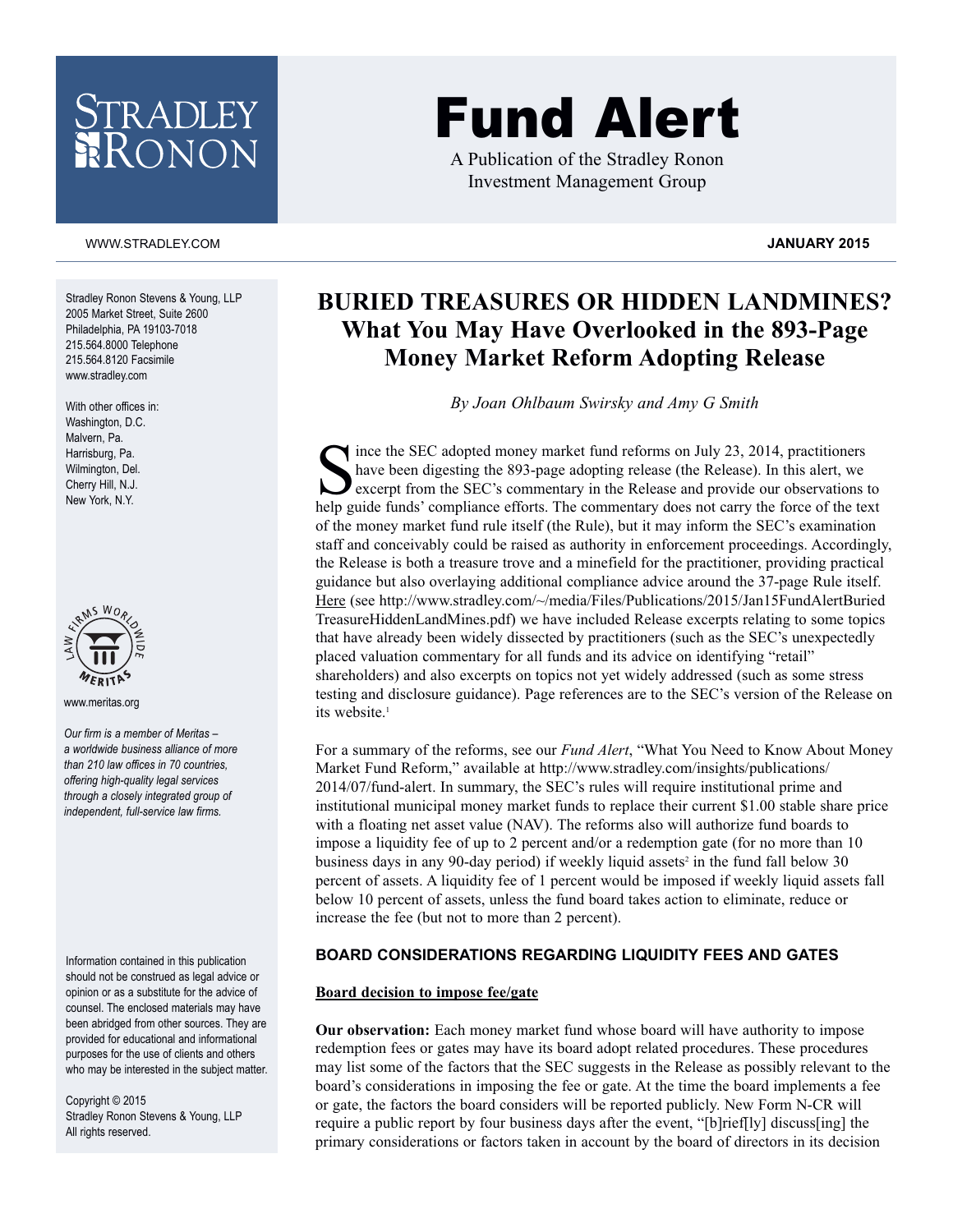to impose (or not impose) a liquidity fee or to suspend the fund's redemptions." (There is no requirement to disclose the content of fund procedures that may recite the factors the board may consider.)

One commenter on the money market reforms was particularly concerned about the threat of litigation if boards were not protected by the business judgment rule, as it could "chill the board's ability to act in a manner that would be highly counterproductive in times of market stress." While sensitive to this commenter's concerns, the SEC said, "We do not believe it would be appropriate for us to address the application of the business judgment rule because the business judgment rule is a construct of state law and not the federal securities laws." (p. 91) Below is SEC commentary on the board's important, and very public, decision to impose fees or gates. (Note that the SEC says one factor the board may consider is the broader systemic effects of fees and gates.)

*... [A]n exhaustive list of factors [for the board to consider] may not address each fund's particular circumstances and could quickly become outdated. Instead, we believe a fund board should consider any factors it deems appropriate when determining whether fees and/or gates are in the best interests of a fund. We note that these factors may include the broader systemic effects of a board's decision, but point out that the applicable standard for a board's determination under the amended rule is whether a fee or gate is in the fund's best interests.* (p. 90, emphasis added)

*... [W]e believe it is appropriate to provide certain guideposts that boards may want to keep in mind, as applicable and appropriate, when determining whether a fund should impose fees or gates and are providing such guidance in this Release. As recognized in the Proposing Release, there are a number of factors a board may want to consider. These may include, but are not limited to:*

- *relevant indicators of liquidity stress in the markets and why the fund's weekly liquid assets have fallen (e.g., Have weekly liquid assets fallen because the fund is experiencing mounting redemptions during a time of market stress or because a few large shareholders unexpectedly redeemed shares for idiosyncratic reasons unrelated to current market conditions or the fund?);*
- *the liquidity profile of the fund and expectations as to how the profile might change in the immediate future, including any expectations as to how quickly a fund's liquidity may decline and whether the drop in weekly liquid assets is likely to be very short-term (e.g., Will the decline in weekly liquid assets be cured in the next day or two when securities currently held in the fund's portfolio qualify as weekly liquid assets?); 264*





**Joan Ohlbaum Swirsky Amy G** Smith

If you would like more information, contact Joan Ohlbaum Swirsky at 215.564.8015 or jswirsky@stradley.com, or Amy G. Smith at 215.564.8104 or asmith@stradley.com. *This alert was written with the assistance of Taylor Brody, Anthony Coletta, Joel Corriero, Mena Larmour and Molly O'Brien.*

- *for retail and government money market funds, whether the fall in weekly liquid assets has been accompanied by a decline in the fund's shadow price; 265*
- *the make-up of the fund's shareholder base and previous shareholder redemption patterns; and/or*
- *the fund's experience, if any, with the imposition of fees and/or gates in the past.* (p. 90-91, footnotes omitted)

#### **Level of liquidity fee**

**Our observation:** Each money market fund whose board will have authority to impose redemption fees may have its board adopt related procedures. These procedures may list some of the factors that the SEC suggests in the Release as possibly relevant to the board's considerations in determining the fee level. One of the factors to consider, the SEC suggests, is the market cost of providing liquidity. Fund service providers may wish to consider how that data will be monitored in the event the board must consider the fee level.

*As recognized in the Proposing Release, there are a number of factors a board may want to consider in determining the level of a liquidity fee. These may include, but are not limited to:*

- *changes in spreads for portfolio securities (whether based on actual sales, dealer quotes, pricing vendor mark-to-model or matrix pricing, or otherwise);*
- *the maturity of the fund's portfolio securities;*
- *changes in the liquidity profile of the fund in response to redemptions and expectations regarding that profile in the immediate future;*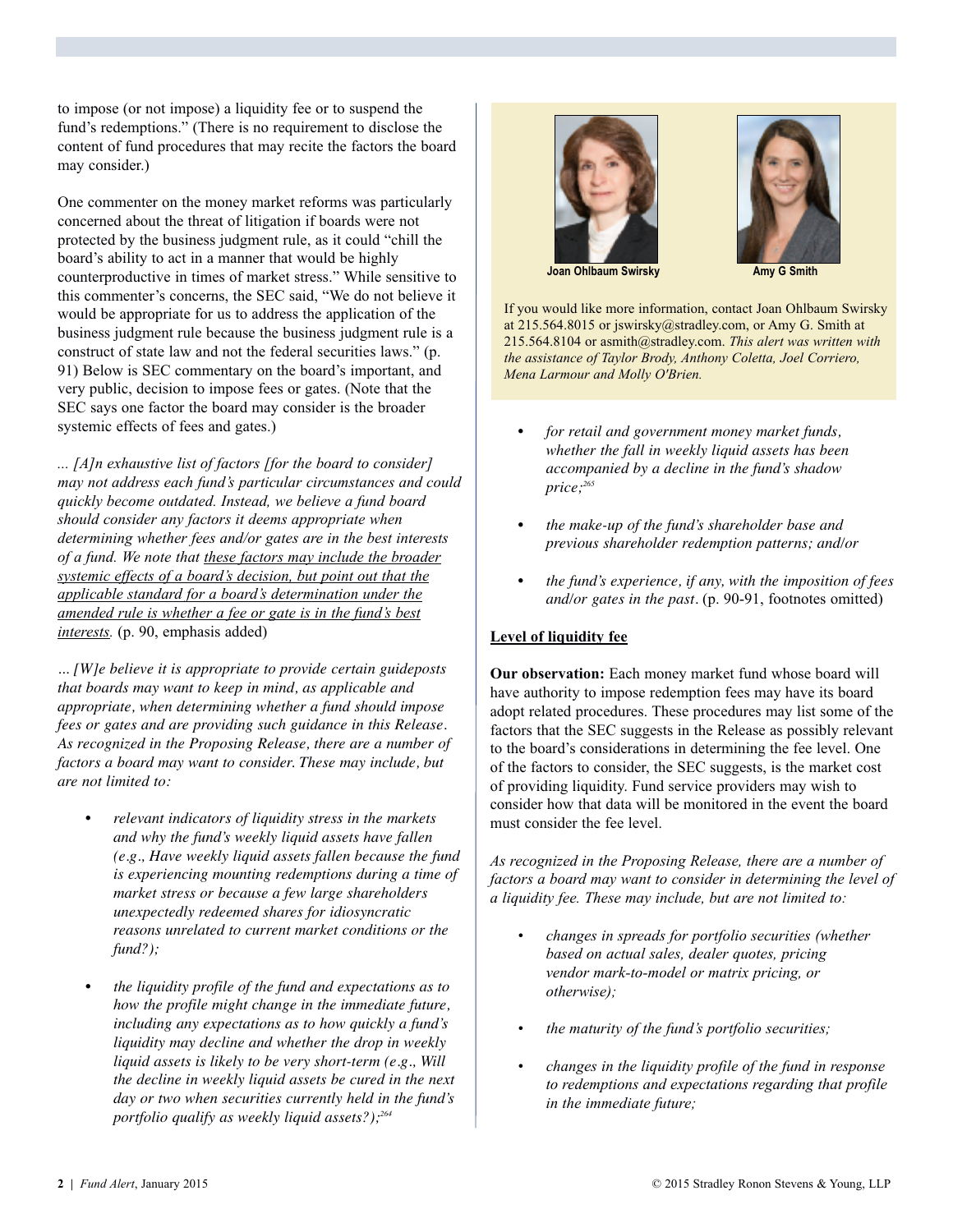- *whether the fund and its intermediaries are capable of rapidly putting in place a fee of a different amount from a previously set liquidity fee or the default liquidity fee;*
- *if the fund is a floating NAV fund, the extent to which liquidity costs are already built into the NAV of the fund; and*
- *the fund's experience, if any, with the imposition of fees in the past.*

*We note that fund boards should not consider our 1 percent default liquidity fee as creating the presumption that a liquidity fee should be 1 percent. If a fund board believes based on market liquidity costs at the time or otherwise that a liquidity fee is more appropriately set at a lower or higher (up to 2 percent) level, it should consider doing so.* (p. 100-101)

#### **Board monitoring while fee or gate is in place**

**Our observation:** When a fund operates with a fee or a gate in place, the board likely will need to meet frequently to monitor the continued need for the fee or gate and the fee level. Fund procedures may reflect this ongoing monitoring. The SEC says:

*Once a liquidity fee has been imposed, the fund's board would likely need to monitor the imposition of such fee, including the size of the fee, and whether it continues to be in the best interests of the fund.* <sup>303</sup> (p. 101, footnote omitted)

*Similarly, once a gate is imposed, the fund's board would likely monitor the imposition of the gate and whether it remains in the best interests of the fund to continue imposing the gate.* (p. 101, footnote 303)

#### **STRESS TESTING**

#### **Reports to the board**

**Our observation:** The amended Rule requires that a money market fund's adviser include in stress test reports a summary of the significant assumptions made when performing the stress tests. The SEC gives examples of assumptions. An adviser may wish to consider whether to include possible assumptions in its procedures.

*Funds need to make some basic assumptions about how a fund obtains cash for redemptions to satisfy the new stress testing requirements relating to the fund's level of weekly liquid assets. In doing so, a fund could use a variety of assumptions. For example, some commenters suggested that funds assume that all redemptions are satisfied first using weekly liquid assets. <sup>1827</sup> This assumption would provide conservative stress test results given that it would have the most dramatic effect on a fund's level of*

*weekly liquid assets. On the other hand, some funds may prefer to assume in their stress tests other methods of meeting shareholder redemptions (or may prefer to show how the stress tests results would differ if this assumption were varied). For example, a fund might assume that redemptions are met with a combination of weekly liquid assets and sales of portfolio securities. <sup>1828</sup> The rule does not specify what assumptions the fund must make, leaving that to the discretion* of fund advisers *because we believe the determination of which assumptions are most appropriate will vary among funds, depending on, for example, how funds have satisfied redemptions historically, and the composition of the fund's portfolio. ... For example, such assumptions may include how redemptions are satisfied and the size of any "haircut" that the fund assumed in the sale of portfolio securities in order to meet redemptions* (p. 580-581, footnotes omitted, emphasis added)

**Our observation:** The amended Rule requires that a money market fund's adviser include in stress test reports such information as may reasonably be necessary for the fund board to evaluate the stress testing conducted by the adviser and the results of the testing. The SEC gives examples of information that may reasonably be necessary for the board's understanding. The fund may consider whether to include such information in reports to the board.

*Some funds include information [in stress test reports] regarding, for example, the concentrations of several of the funds'largest portfolio holdings, both by individual issuer and by sector, and of historical redemptions rates, as points of reference. Several funds also include narratives to help explain the results. In some instances, for example, fund advisers used the narrative to compare results among funds or to explain results that they considered to be unusual. Some narratives also assessed the likelihood of the hypothetical events. We are not including requirements for any of these specific items in the rule because we recognize that there is no one set of factors that will be relevant for all funds, but we believe these are examples of items that we encourage fund advisers to consider when developing the required report assessing stress test results.* ... (p. 584-585, emphasis added)

*… [I]nformation about historical redemption activities, as mentioned above, and the fund's investor base could help boards evaluate the potential for shareholder redemptions at the levels that are being tested. Additionally, information regarding any contemporaneous market stresses to particular portfolio sectors could be helpful to a board's consideration of stress testing results. ... These assumptions would include, for example, how the fund would satisfy shareholder redemptions (e.g., through weekly liquid assets or by selling certain portfolio securities, including any assumption of haircuts such securities can be sold at) and the amount of loss in value of a downgraded or defaulted portfolio security.* (p. 586)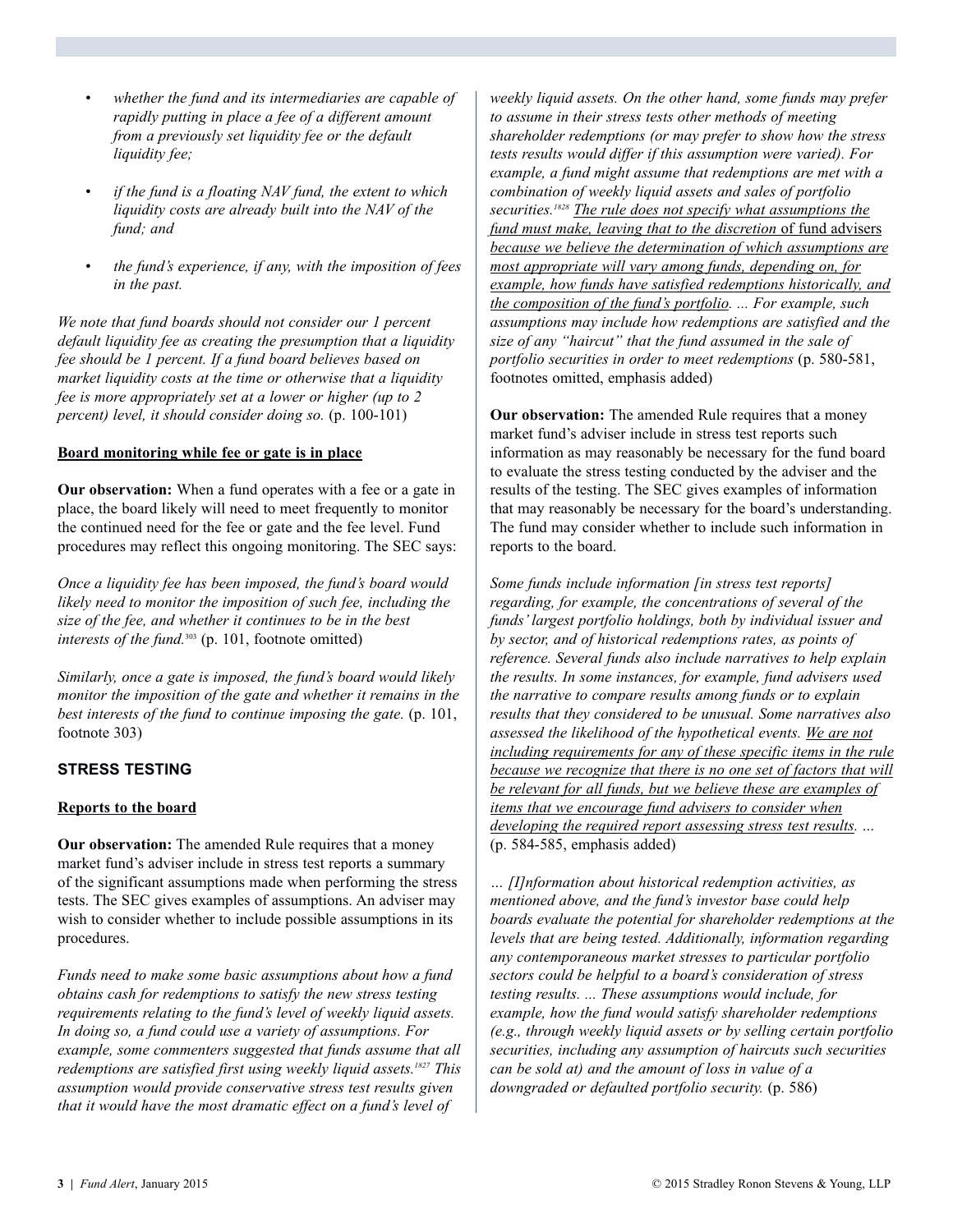#### **Even floating NAV money market funds will need to test whether they minimize principal volatility**

**Our observation:** Funds will need to adopt stress tests for the ability of each floating and stable NAV money market fund to minimize principal volatility. The SEC makes clear that this test may be very similar to (perhaps even the same as) the tests currently used to determine the ability of a stable NAV money market fund to maintain a stable NAV (that is, to avoid breaking the dollar). Accordingly, a stable NAV money market fund may conduct two stress tests that are very similar to each other (or one test may serve double duty).

*We have determined not to set specific limitations or thresholds against which funds should test principal volatility. Unlike stable NAV funds, which have a clear threshold* [presumably this refers to breaking the dollar]*, we do not believe that there is [a] single measure of what level of volatility investors in floating NAV funds will tolerate. This measure might differ among floating NAV funds, depending on, for example, investor composition. Accordingly, we believe that funds and fund boards are best suited to determining the amount of principal volatility that investors in their floating NAV funds will likely tolerate and, accordingly, what volatility threshold or thresholds should be used in their stress testing. ... We believe, based on comments, that funds would generally approach this requirement* [to test ability to minimize principal volatility] *similar to how they today test the ability to maintain a stable share price although, as discussed above, funds will need to determine what volatility threshold or thresholds they believe are appropriate to test against. <sup>1783</sup> ... We have chosen to use the metric of minimizing volatility, rather than avoiding losses because certain investors in floating NAV funds might demand overall price stability, and therefore some floating NAV funds might determine that it is appropriate to consider both upward and downward price pressures when developing stress tests.* (p. 563-564, footnotes omitted)

*We have retained the requirement that stable NAV funds test their ability to maintain a stable share price. Although we do not anticipate that stable NAV funds would approach this additional requirement in a way that differs much, if at all, from a test to minimize principal volatility, it clarifies that stable NAV funds are required to test the ability of the fund to avoid breaking the buck.* (p. 565, emphasis added)

#### **Upward price movement not generally tested**

**Our observation:** Money market funds are not generally required to test the ability to minimize upward principal volatility. Funds may wish to reflect this view in their stress test procedures. But the SEC leaves open the possibility that such testing may be appropriate under some circumstances.

*Although we recognize that upward price pressures might be a relevant metric to stress test for some funds, we also recognize*

*that funds will generally be more concerned with downward price pressures. Accordingly, we do not interpret the requirement to test the ability to minimize principal volatility to require funds, as a matter of course, to test against upward price movements.* (p. 565, footnote 1784)

#### **Combinations of stress events**

**Our observation:** The SEC states that the Rule sets forth the minimum required stress tests (specifically, tests for interest rate increases, downgrades/defaults and widening spreads, each in combination with various levels of increase in shareholder redemptions). The SEC recognizes that some advisers may determine that the three combinations of events in the Rule are sufficient, but suggests that an adviser might determine additional stress tests are necessary. The Rule requires that the adviser test "any additional combinations of events that the adviser deems relevant."

*The rule requires that fund advisers test for combinations of events that they deem relevant. Although a fund adviser might determine that the three combinations of events included in the rule are sufficient, there might be circumstances when a fund adviser believes it is necessary to incorporate additional scenarios. For example, a fund adviser might believe that it would be relevant for the board to understand the effect of a yield spread increase in a sector, in combination with a downgrade of a portfolio security in that sector, particularly if that sector, or an issuer within that sector, has historically experienced stress.* (p. 582, emphasis added)

#### **No need to develop a stress test for every risk a fund faces**

**Our observation:** The SEC provides commentary on the potentially broad requirement in the amended Rule to test "any additional combinations of events that the adviser deems relevant." Advisers will need to focus on which, if any, additional stress combinations should be reported to the fund board.

*One commenter also argued that the requirement* [to test any additional combinations of events that the adviser deems relevant] *could be interpreted to mean that all special risk assessments take the form of stress tests. <sup>1831</sup> This is not a requirement of the rule. We agree with the commenters that stress tests are not the only method to communicate fund risks to the board and that not every risk can be incorporated into a stress test. <sup>1832</sup> The rule does not require the adviser to develop a stress test for every risk the fund faces, but requires the adviser to consider whether stress testing for combinations of events not explicitly listed in the rule might be relevant to the fund's board. We believe stress testing should be used to help the board understand the principal risks of the particular fund and the risks that reasonably foreseeable stress events may place on the fund.* (p. 582-583, emphasis added, footnotes omitted)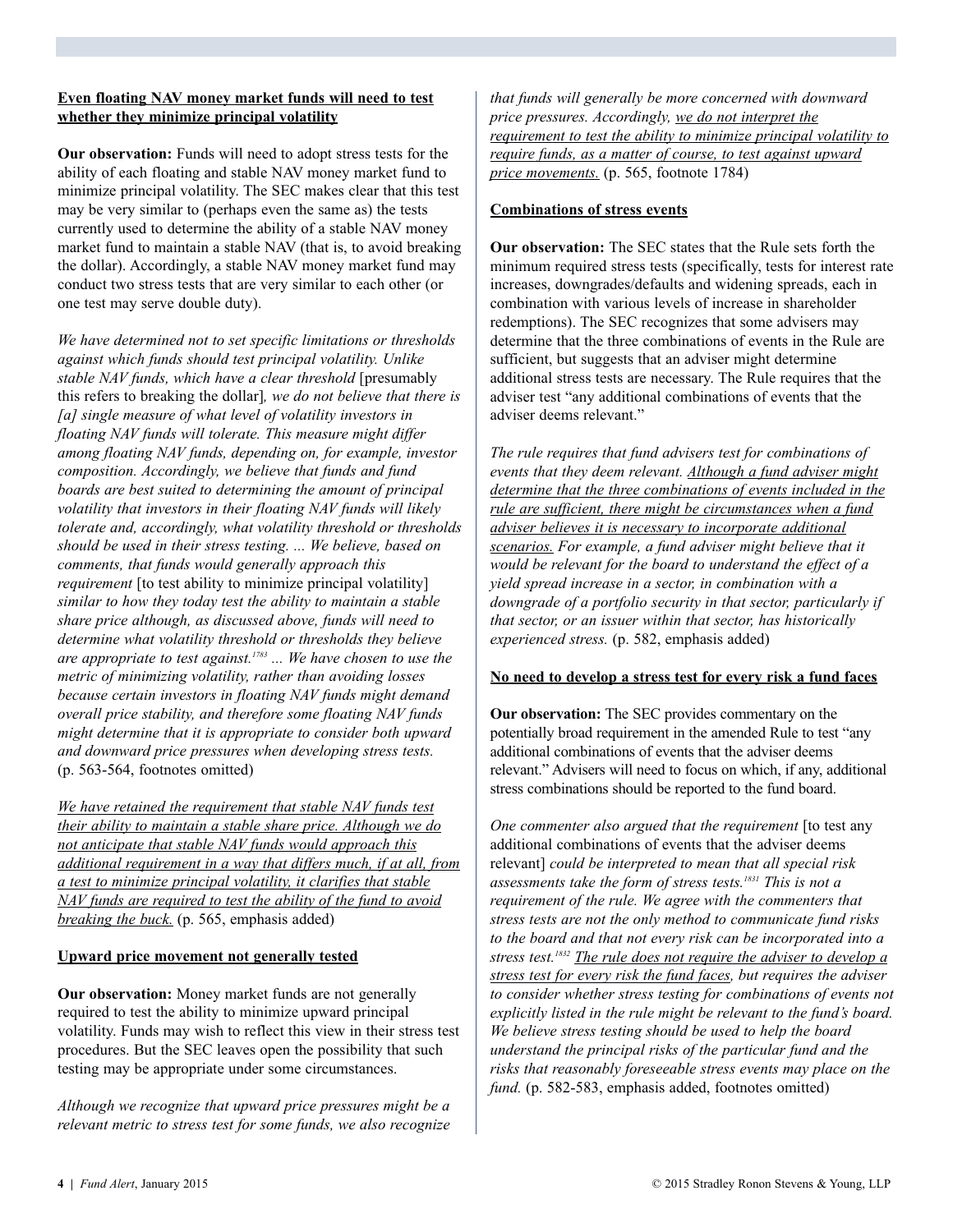#### **DISCLOSURE AND NOTICE**

#### **Starting to operate with fees/gates**

**Our observation:** The SEC expects money market funds to incorporate disclosure in the prospectus or statement of

additional information discussing the operation of fees and gates in detail under the current requirements of Form N-1A, Item  $11(c)(1)$  and Item 23. Funds will need to ready this disclosure by the time they operate under the fee and/or gate requirements. The SEC has indicated that the summary prospectus need not include disclosure of fees and gates and that there is no requirement that the fund's liquidation process be disclosed. However, the fund must make clear that it may suspend redemptions to liquidate.

*... [W]e anticipate that funds generally would consider the following disclosure to be appropriate for the prospectus, as disclosure regarding redemption restrictions provided in response to Item 11(c)(1) of Form N-1A:*

- *(i) means of notifying shareholders about the imposition and lifting of fees and/or gates (e.g., press release, website announcement);*
- *(ii) timing of the imposition and lifting of fees and gates, including (a) an explanation that if a fund's weekly liquid assets fall below 10% of its total assets at the end of any business day, the next business day it must impose a 1% liquidity fee on shareholder redemptions unless the fund's board of directors determines that doing otherwise is in the best interests of the fund, (b) an explanation that if a fund's weekly liquid assets fall below 30% of its total assets, it may impose fees or gates as early as the same day, and (c) an explanation of the 10 business day limit for imposing gates;*
- *(iii) use of fee proceeds by the fund, including any possible return to shareholders in the form of a distribution;*
- *(iv) the tax consequences to the fund and its shareholders of the fund's receipt of liquidity fees; and*
- *(v) general description of the process of fund liquidation953 if the fund's weekly liquid assets fall below 10%, and the fund's board of directors determines that it would not be in the best interests of the fund to continue operating.* 954 (p. 305-306, footnotes omitted)

*The Proposing Release requested comment on the utility of including additional disclosure about the operations and effects of fees and redemption gates, including:*

*(i) requiring information about the basic operations of fees and gates to be disclosed in the summary section of the statutory prospectus (and any summary prospectus, if used) and*

*(ii) requiring details about the fund's liquidation process.*

*One commenter argued against the utility of such additional disclosure in helping investors to understand the effects of fees and gates on redemptions. <sup>947</sup> We agree and decided against making any changes to the rule text in this regard….* (p. 303, footnote omitted)

*One commenter argued that it was unnecessary to describe the process of fund liquidation in either the prospectus or SAI. See Federated VIII Comment Letter. We note that we are not mandating particular disclosures, but rather providing examples of the types of disclosures we believe that money market funds could provide in the prospectus or SAI. We further note that it is important for funds to ensure that investors are fully aware of the ability of the fund to permanently suspend redemptions and liquidate.* (p. 303, footnote 945, emphasis added)

#### **Starting to operate as a retail money market fund**

**Our observation:** A retail money market fund will need to include in its compliance timeline the addition of prospectus disclosure regarding its retail status and explaining that investors are limited to natural persons.

*We also expect that a fund that intends to qualify as a retail money market fund would disclose in its prospectus that it limits investment to accounts beneficially owned by natural persons.* (p. 301)

#### **Starting to operate with a floating NAV**

**Our observation:** A fund may update its registration statement "at the time" it transitions to a floating NAV, by either a posteffective amendment or a prospectus supplement.

*Currently, a fund must update its registration statement to reflect any material changes by means of a post-effective amendment or a prospectus supplement (or "sticker") pursuant to rule 497 under the Securities Act. <sup>941</sup> As discussed in the Proposing Release, we would expect that, to meet this existing requirement, at the time that a stable NAV money market fund transitions to a floating NAV (or adopts a floating NAV in the course of a merger or other reorganization), it would update its registration statement to include relevant related disclosure, as discussed in sections III.E.1 and III.E.2 of this Release, by means of a post-effective amendment or a prospectus supplement. Two commenters explicitly supported that such disclosures be made when transitioning to a floating NAV. <sup>942</sup> We continue to believe that a money market fund must update its registration statement by means of a post-effective amendment or "sticker" to reflect relevant disclosure related to a transition to a floating NAV.* (p. 302, footnotes omitted, emphasis added)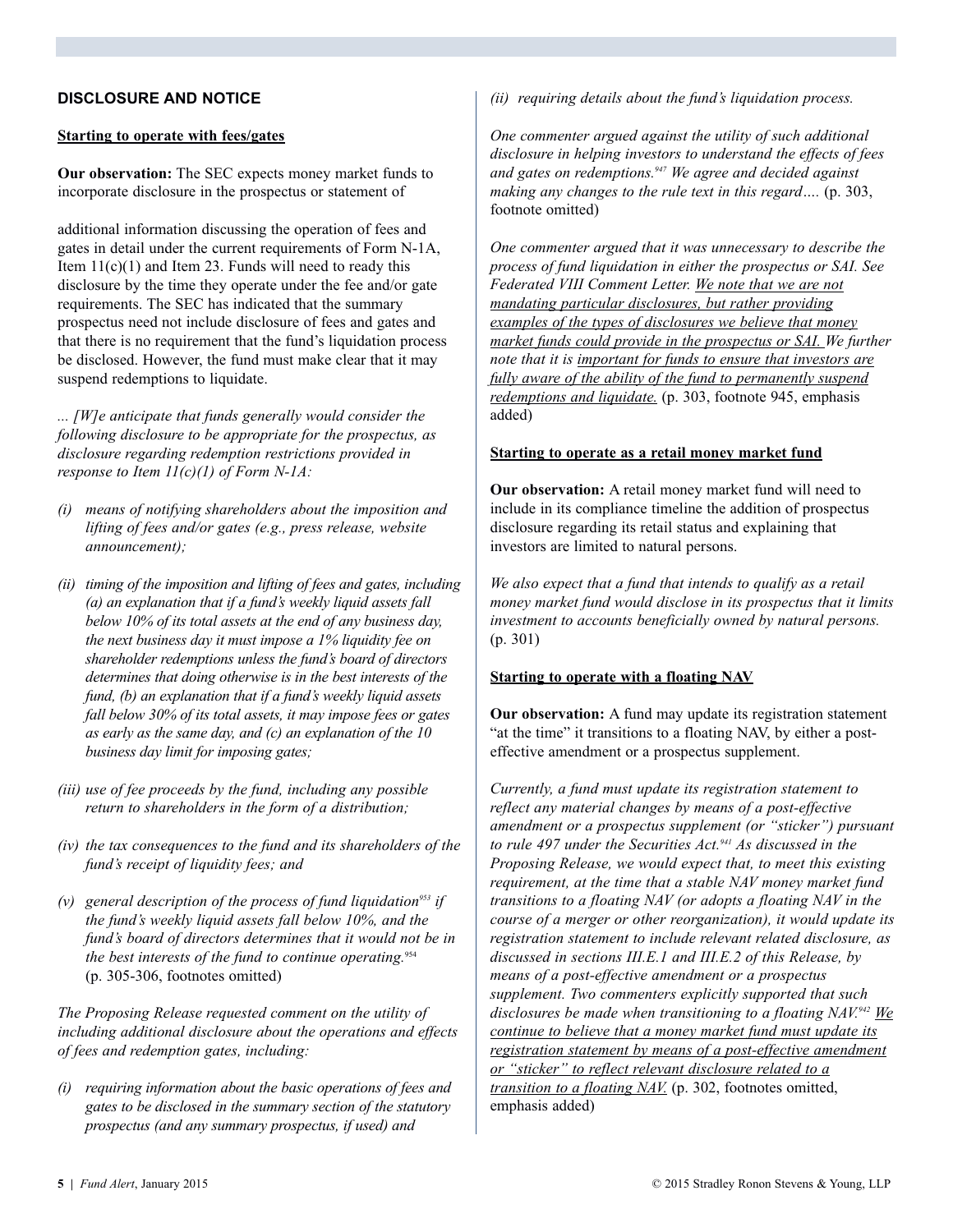#### **Consider disclosing historical context of flows**

**Our observation:** New disclosure requirements include disclosure of daily shareholder inflows on the fund website for a six-month rolling period. The SEC suggests that the historical context provided will assist shareholders in understanding normal asset volatility. Funds may consider whether any explanation of the data provided would be helpful.

*We understand, as commenters pointed out, that many funds can experience periodic and expected large net inflows or outflows on a regular basis. We believe that disclosure of this information over a rolling six-month period, however, will mitigate the risk that investors will misinterpret this information. Information about the historical context of fund inflows and outflows, which funds can include on their websites, should help investors distinguish between periodic large outflows that can occur in the normal course from periods of increased volatility in shareholder flow.* (p. 341, emphasis added)

#### **Opt-in by U.S. government money market funds may require 60 days' notice**

**Our observation:** If a government money market fund opts in to operating with fees and gates, the SEC suggests that the fund provide at least 60 days' notice to shareholders. The Release is silent on a notice period for funds that are required to operate with fees and gates (all money market funds other than government money market funds).

*In addition, a government fund that later opts to rely on the ability to impose fees and gates provided in rule 2a-7(c)(2)(iii) should consider whether to provide any additional notice to its shareholders of that election. <sup>955</sup> (p. 306, footnote omitted) We note that 60-day notice is required by our rules for other significant changes by funds, for example, when a fund changes its name. See rules 35d-1(a)(2)(ii) and (a)(3)(iii).* (p. 306, footnote 955)

#### **Press release or social media update on negative events supplementing Form N-CR filing and fund website posting**

**Our observation:** The money market fund reforms require that a money market fund disclose certain negative events on a new form, Form N-CR, which will be filed with the SEC and made public immediately and by simultaneous website filing. The negative events include defaults/events of insolvency, affiliated support, deviation from stable NAV when the fund is halfway to breaking the dollar, and imposition or elimination of fees/gates. The fund must post the negative information on its website on the date of each initial Form N-CR filing, other than a filing for deviation from stable NAV. The SEC states that the fund could consider additional complementary shareholder communications such as a press release or social media update.

A money market fund which has "emergency" or "escalation" procedures for negative events may wish to revise the procedures to mention the new negative event reporting, and to consider mentioning the possibility of such additional disclosures. Alternatively, these requirements could be reflected in fund procedures under Rule 2a-7.

*We understand that investors have become accustomed to obtaining money market fund information on funds'websites, and therefore we believe that website disclosure provides significant informational accessibility to shareholders, and the format and timing of this disclosure [regarding certain negative events] serves a different purpose than the Form N-CR filing requirement. <sup>1123</sup> While we believe that it is important to have a uniform, central place for investors to access the required disclosure, we note that nothing in these amendments would prevent a fund from supplementing its Form N-CR filing and website posting with complementary shareholder communications, such as a press release or social media update disclosing a fee or gate imposed by the fund.* (p. 354-355, footnote omitted)

#### **Prospectus disclosure when fee or gate is imposed**

**Our observation:** Each money market fund is expected to file a post-effective amendment or prospectus supplement when a fee or gate is imposed. A fund may refer to such capacity in its money market fund procedures. (See above regarding additional negative event disclosures on Form N-CR and possibly via press release and social media update.)

*We also expect that, promptly after a money market fund imposes a redemption fee or gate, it will inform investors of any fees or gates currently in place by means of a post-effective amendment or prospectus supplement. <sup>2463</sup>* (p. 784, footnote omitted)

*If a fund imposes a liquidity fee, shareholders will also be informed about the imposition of this fee on the fund's website986 and possibly by means of a prospectus supplement. <sup>987</sup>* (p. 315, footnote omitted)

#### **Form N-CR**

**Our observation:** New Form N-CR for public filing with the SEC regarding specified negative events includes an optional section that funds may use to update prior filings. Funds may wish to address the permitted optional filings in fund procedures. Such updated filings may be useful if facts change rapidly in the fluid circumstances of a troubled fund.

*For example, one commenter cautioned "in a rapidly changing environment, the reasons for which the board acted* [to impose a fee or gate, both of which are required to be reported on Form N-CR,] *may well change within a period of four days, or significant amounts of additional information may be available*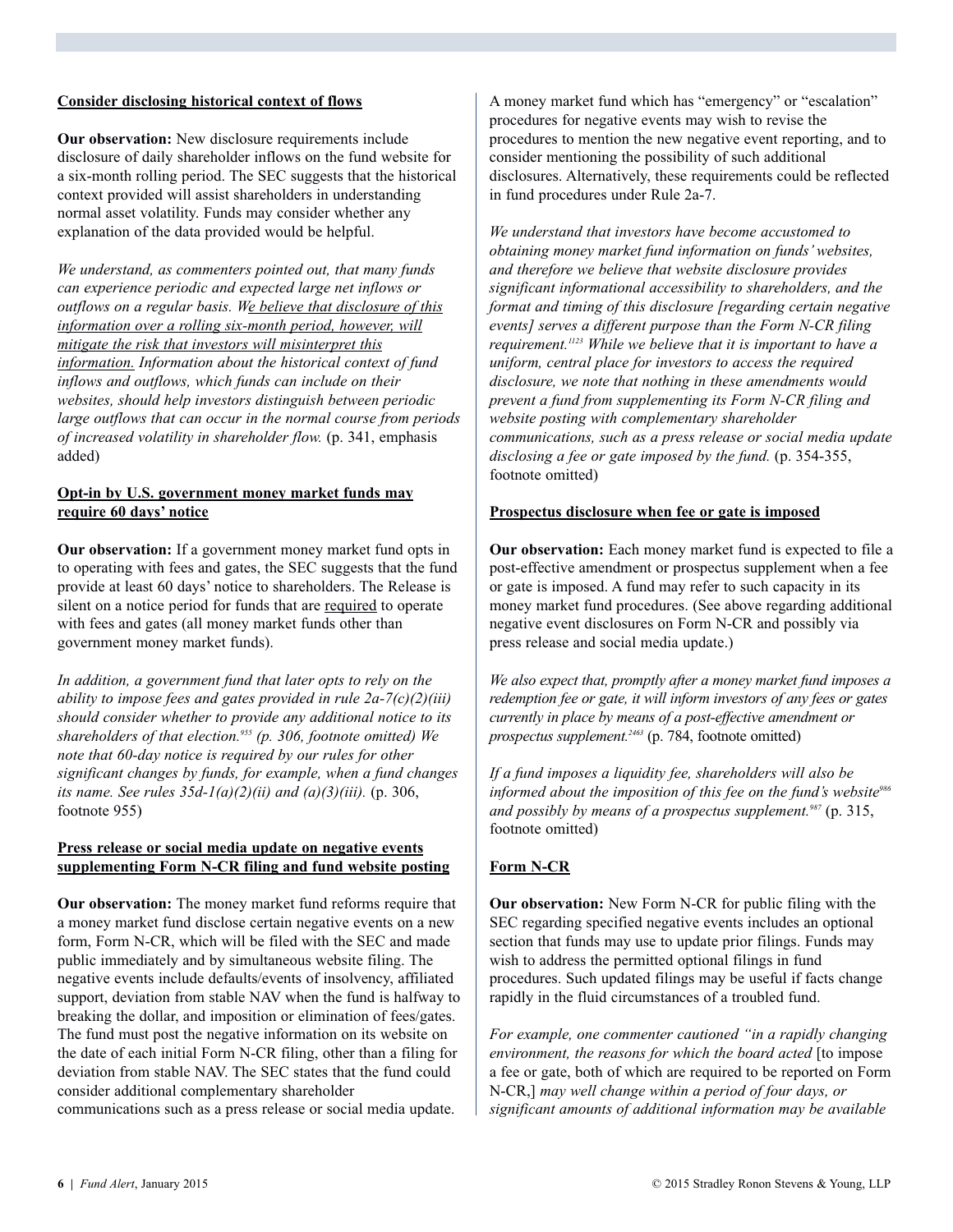*to the fund and its board. In this context, a filing requirement focused on a prior decision risks inadvertently misleading fund investors and others about the state of the fund's operations."* (p. 407, footnote 1317)

*This optional disclosure* [under section H of Form N-CR, of "any other events or information not otherwise required by this form"] *is intended to provide money market funds with additional flexibility to discuss any other information not required by Form N-CR, or to supplement and clarify other required disclosures. <sup>1318</sup> This optional disclosure does not impose on money market funds any affirmative obligation. Rather, this is solely intended as a discretionary forum where funds, if they so choose, can disclose any other information they deem helpful or relevant.* (p. 407-408, footnote omitted)

#### **60 days' notice required for involuntary redemption to separate retail and institutional shareholders**

**Our observation:** The SEC provides exemptive relief to involuntarily redeem shareholders in connection with separating retail and institutional classes into new funds under money market fund reforms. The SEC says that shareholders must receive 60 days' notice of the involuntary redemption. This notice requirement may mean the fund board must approve the restructuring earlier than it otherwise would, to ensure the board has approved the class separation by the time the fund notifies shareholders.

*Notwithstanding the prohibitions in section 22(e) of the Act, in the context of a one-time reorganization to distinguish between retail and institutional money market funds (either in separating classes into new funds or in ensuring that an existing fund only has retail or institutional investors), the Commission's position is that a fund may involuntarily redeem investors who no longer meet the eligibility requirements in a fund's retail and/or institutional money market funds without separate exemptive relief, provided that the fund notifies in writing such investors who become ineligible to invest in a particular fund at least 60 days before the redemption occurs.* (p. 231-232)

#### **Transition to a floating NAV: Attempting to ensure NAV at the time of conversion**

**Our observation:** The SEC has suggested that a fund could take steps to ensure that its market-based NAV is \$1.00 or higher at the time of transition to a floating NAV fund, to help stave off pre-emptive runs on the fund by shareholders who fear the NAV will be less than \$1.00 upon conversion. We are not aware of commentary on this suggestion. The SEC has said it will monitor redemption activity during the transition period and will consider actions such as the potential need for any exemptive or other relief.

*We recognize that, although money market funds may comply with the rule amendments at any time between the effective date*

*and the compliance date, in practice, money market funds may implement amendments relating to floating NAV near the end of the transition period, which may further cause the potential for widespread redemptions prior to the transition. Although a few commenters suggested as much, <sup>624</sup> we did not receive any survey data and we are not able to reasonably estimate the extent to which money market funds may or may not stagger their transition to a floating NAV. We note, however, that in order to mitigate this risk, money market fund managers could take steps to ensure that the fund's market-based NAV is \$1.00 or higher at the time of conversion and communicate to shareholders the steps that the fund plans to take ahead of time in order to mitigate the risk of heavy pre-emptive redemptions, though funds would be under no obligation to do so. Even if funds took such steps, investors may pre-emptively withdraw their assets from money market funds that will transact at a floating NAV to avoid this risk. We note, however, that while a two-year compliance period does not eliminate such concerns, we expect, as discussed above, that providing a two-year compliance period will allow money market funds time to prepare and address investor concerns relating to the transition to a floating NAV, and therefore possibly mitigate the risk that the transition to a floating NAV, itself, could prompt significant redemptions. In addition, the liquidity fees and gates reforms will be effective and therefore available to fund boards as a tool to address any heightened redemptions that may result from the transition to a floating NAV. <sup>625</sup>* (p. 201, footnotes omitted, emphasis added)

*We will monitor fund redemption activity during the transition period and consider appropriate action if it appears necessary. For example, such action could include SEC Staff contacting fund groups to determine the nature of any stress from redemption activity and the potential need for any exemptive or other relief.* (p. 202, footnote 625)

#### **Same-day settlement**

**Our observation:** The move to a floating NAV will complicate a money market fund's ability to provide same-day redemption proceeds. The fund will need to obtain market values for its holdings to calculate NAV, a process that may take several hours. Funds will need to determine how many times per day they will calculate market-based NAV and whether the fund must close early to enable the last pricing of the day to provide same-day proceeds. The SEC provided some commentary on the number of daily pricings in a floating NAV money market fund.

*We estimate that money market funds will likely establish twice per day pricing as the appropriate balance between current money market fund practice to provide multiple settlements per business day and the additional costs and complexities involved in pricing money market fund shares using market-based values.* (p. 199, footnote 619, emphasis added)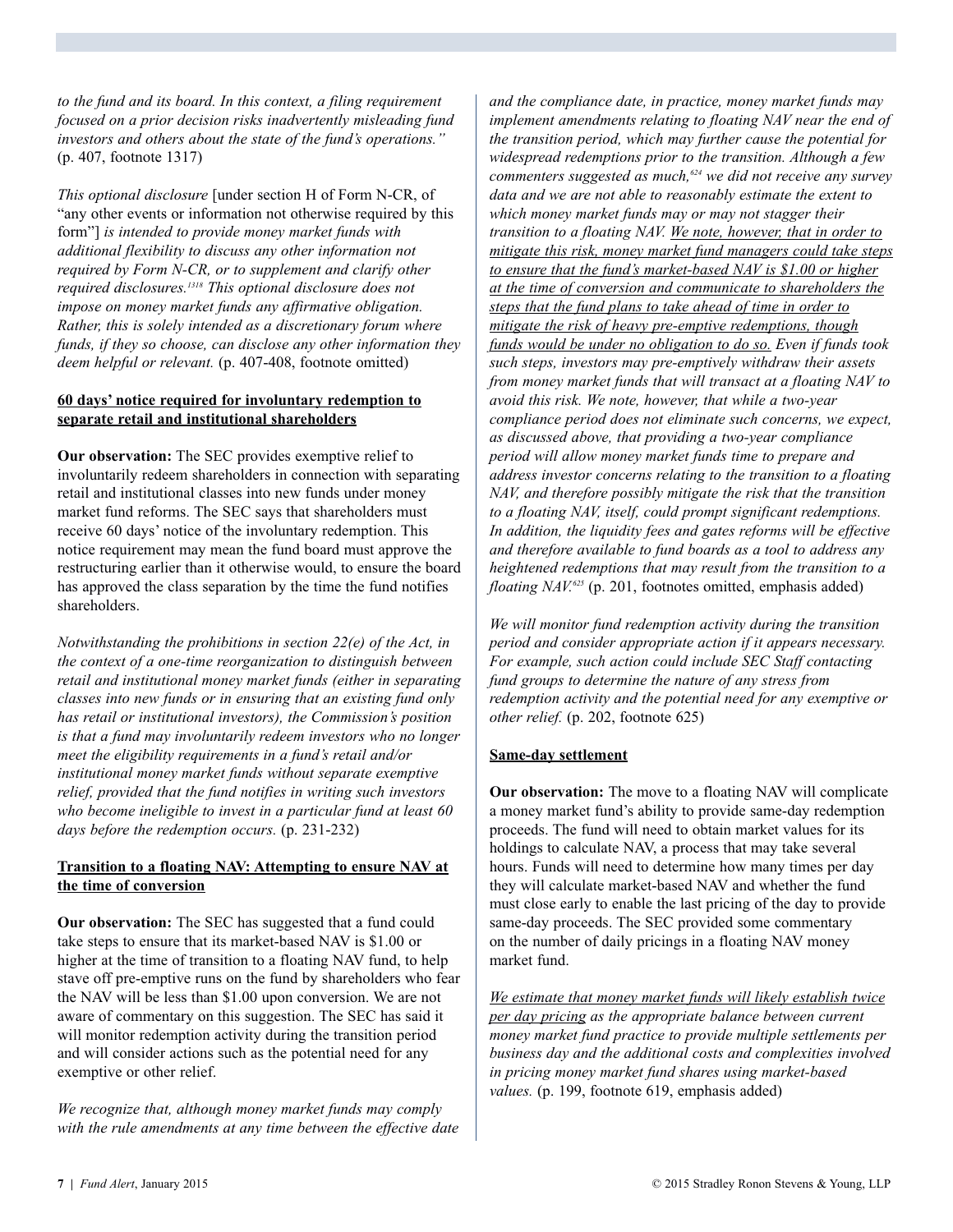#### **VALUATION**

#### **Evaluated prices**

**Our observation:** The SEC recognizes that the vast majority of money market fund portfolio securities do not have readily available market quotations because most portfolio securities such as commercial paper, repos, and certificates of deposit are not actively traded in the secondary markets. Therefore, the asset prices used to calculate the floating NAV would largely be accounting- or model-based estimates by pricing services, rather than prices based on secondary market transactions. Based on the SEC commentary below, both money market funds and nonmoney market funds will need to consider whether to enhance reporting to the fund board about evaluated prices provided by pricing services. Note the SEC's use of the words "may want" and "should generally" in this discussion, so that this advice falls short of a mandate.

*Before deciding to use evaluated prices from a pricing service to assist it in determining the fair values of a fund's portfolio securities, the fund's board of directors may want to consider the inputs, methods, models, and assumptions used by the pricing service to determine its evaluated prices, and how those inputs, methods, models, and assumptions are affected (if at all) as market conditions change. In choosing a particular pricing service, a fund's board may want to assess, among other things, the quality of the evaluated prices provided by the service and the extent to which the service determines its evaluated prices as close as possible to the time as of which the fund calculates its net asset value. In addition, the fund's board should generally consider the appropriateness of using evaluated prices provided by pricing services as the fair values of the fund's portfolio securities where, for example, the fund's board of directors does not have a good faith basis for believing that the pricing service's pricing methodologies produce evaluated prices that reflect what the fund could reasonably expect to obtain for the securities in a current sale under current market conditions. <sup>899</sup>* (p. 287-288, footnote omitted, emphasis added)

#### **Fair valuation of securities maturing within 60 days at amortized cost value**

**Our observation:** Under a long-standing SEC position applicable to floating NAV funds, a fund may value securities that mature within 60 days at amortized cost unless particular circumstances, such as impairment of creditworthiness of the issuer, indicate that amortized cost is not appropriate. In the Release, the SEC provides guidance to floating NAV funds (money market funds and non-money market funds alike) as to when they can use the amortized cost of securities maturing within 60 days as the fair value of those securities. A fund cannot simply recite in its valuation procedures that these securities are valued at amortized cost and leave it at that, but rather must evaluate this valuation each time it is used.

Note that this advice will have no application to stable NAV money market funds. That is because Rule 2a-7 provides the exemptive relief to use amortized cost for retail and government money market funds (that can have a stable NAV), so the guidance regarding use of amortized cost for securities maturing within 60 days or less is not applicable to a retail or government money market fund. Also, when a retail or a government money market fund shadow prices, it uses market value as the shadow price even for the securities maturing within 60 days. So there too the guidance is not applicable. (The SEC staff allowed an exception to the requirement to shadow price using market values for those very short-term securities in stable NAV money market funds in a special temporary no-action letter, which has since expired, issued to the Investment Company Institute on Oct. 10, 2008, during the financial crisis. In that unusual circumstance, the SEC staff concluded that the market prices for very short-term securities were not reflecting their fair value, and permitted money market funds to use amortized cost values as fair values.)

*... [I]t would not be appropriate for a fund to use amortized cost to value a debt security with a remaining maturity of 60 days or less and thereafter not continue to review whether amortized cost continues to be approximately fair value until, for example, there is a significant change in interest rates or credit deterioration. We generally believe that a fund should, at each time it makes a valuation determination, evaluate the use of amortized cost for portfolio securities, not only quarterly or each time the fund produces financial statements. We note that, under the final rules, each money market fund will be required to value, on a daily basis, the fund's portfolio securities using market-based factors and disclose the fund's share price (or shadow price) rounded to four decimal places on the fund's website. As a result, we believe that each money market fund should have readily available market-based data to assist it in monitoring any potential deviation between a security's amortized cost and fair value determined using market-based factors. We believe that, in certain circumstances, such as intraday, a fund may rely on the last obtained market-based data to assist it when valuing its portfolio securities using amortized cost. To address this, a fund's policies and procedures could be designed to ensure that the fund's adviser is actively monitoring both market and issuer-specific developments that may indicate that the market-based fair value of a portfolio security has changed during the day, and therefore indicate that the use of amortized cost valuation for that security may no longer be appropriate.* (pp. 280-281, emphasis added)

#### **Thinly traded securities**

**Our observation:** Funds may wish to confirm that their valuation procedures reflect the SEC's view that thinly traded securities must be valued based on current market conditions, not based on an assumption that they will be held to maturity.